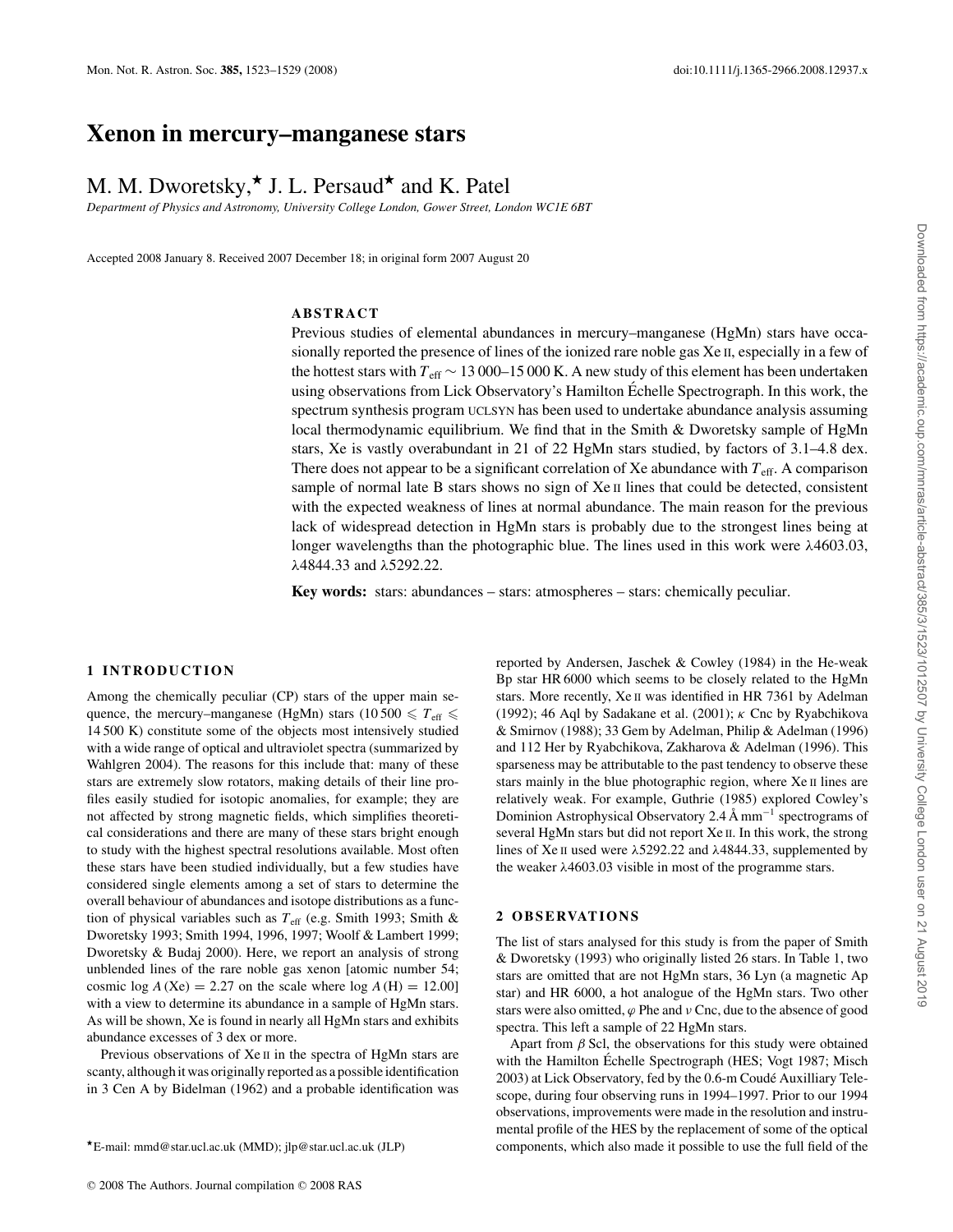| Star                      | HD     | $T_{\rm eff}$<br>(K) | $\log g$<br>(cgs) | Reference | ξ<br>$(km s^{-1})$ | Reference | $v \sin i$<br>$(km s^{-1})$ | Reference |
|---------------------------|--------|----------------------|-------------------|-----------|--------------------|-----------|-----------------------------|-----------|
| 87 Psc                    | 7374   | 13150                | 4.00              | (1)       | 1.5                | (1)       | 21                          | (4)       |
| 53 Tau                    | 27295  | 12000                | 4.25              | (1)       | 0.0                | (2)       | 5                           | (3, 5)    |
| $\mu$ Lep                 | 33904  | 12800                | 3.85              | (1)       | 0.0                | (2)       | 15.5                        | (4)       |
| HR 1800 $^a$              | 35548  | 11050                | 3.80              | (1)       | 0.5                | (1)       | 3                           | (4)       |
| 33 Gem                    | 49606  | 14400                | 3.85              | (1)       | 0.5:               | (1)       | 19.5                        | (5)       |
| HR 2676                   | 53929  | 14050                | 3.60              | (1)       | 1.0:               | (1)       | 21                          | (5)       |
| HR 2844                   | 58661  | 13460                | 3.80              | (1)       | 0.5:               | (1)       | 27                          | (4)       |
| $\kappa$ Cnc <sup>a</sup> | 78316  | 13200                | 3.7               | (6)       | 0.0                | (2)       | 6                           | (3)       |
| HR 4072 $^a$              | 89822  | 10650                | 3.8               | (7)       | 1.0                | (7)       | 3.2                         | (7)       |
| $\chi$ Lup <sup>a</sup>   | 141556 | 10650                | 3.90              | (8)       | 0.0                | (8)       | 2                           | (7)       |
| $\iota$ CrB <sup>a</sup>  | 143807 | 11000                | 4.00              | (1)       | 0.2                | (9)       |                             | (7)       |
| $v$ Her                   | 144206 | 12000                | 3.80              | (1)       | 0.6                | (10)      | 9                           | (4)       |
| $\phi$ Her <sup>a</sup>   | 145389 | 11525                | 4.05              | (11)      | 0.4                | (11)      | 8.0                         | (11)      |
| 28 Her                    | 149121 | 11000                | 3.80              | (1)       | 0.0                | (12)      | 8                           | (12)      |
| HR 6997                   | 172044 | 14500                | 3.90              | (1)       | 1.5                | (1)       | 34                          | (1)       |
| $112$ Her <sup>a</sup>    | 174933 | 13100                | 4.10              | (13)      | 0.0                | (13)      | 6                           | (13)      |
| HR 7143                   | 175640 | 12100                | 4.00              | (1)       | 1.0                | (1)       | 2                           | (4)       |
| HR 7361                   | 182308 | 13650                | 3.55              | (1)       | 0.0                | (1)       | 9                           | (1)       |
| 46 Aql                    | 186122 | 13000                | 3.65              | (1)       | 0.0                | (1)       |                             | (1)       |
| HR 7664                   | 190229 | 13200                | 3.60              | (1)       | 0.8                | (12)      | 8                           | (4)       |
| HR 7775                   | 193452 | 10800                | 3.95              | (1)       | 0.0                | (1)       |                             | (1)       |
| $\beta$ Scl               | 221507 | 12400                | 3.90              | (1)       | 0.0:               | (1)       | 25                          | (4)       |

**Table 1.** Programme HgMn stars.

*<sup>a</sup>*Binaries with two spectra. Values given for *T*eff, log *g*, v sin *i* and microturbulent velocity, ξ , are for the primary star. Values of  $\xi$  followed by a colon (:) are approximate and were derived solely from ultraviolet Fe II lines by (1).

References: (1) Smith & Dworetsky (1993); (2) Adelman (1988a); (3) Adelman (1987); (4) Dworetsky, Jomaron & Smith (1998); (5) Determined from this work; (6) Ryabchikova et al. (1998); (7) Harman (1997); (8) Wahlgren, Adelman & Robinson (1994); (9) Adelman (1989); (10) Adelman & Fuhr (1985); (11) Zavala et al. (2007); (12) Adelman (1988b); (13) Ryabchikova et al. (1996).

 $2048 \times 2048$  CCDs to maximum advantage. For our observations, both the unthinned phosphor-coated Orbit CCD (Dewar 13) and, from July 1995, the thinned Ford CCD (Dewar 6) were used, depending on availability as the latter was shared with the multi-object spectrograph on the 3-m telescope. The Orbit CCD has very few bad pixels or columns. The Ford CCD has several column defects but it has a much higher quantum efficiency in the blue and so we used the Ford CCD whenever it was available. The spectral range for the observations was 3800–9000 Å and the typical signal-to-noise ratio (S/N) per pixel in the centres of orders ranged from 75 to 250 depending on wavelength. With the slit settings used, the combination of spectrograph and CCDs gave resolutions  $R \approx 46500$ . We used the polar axis quartz lamp for flat-fields and a Th–Ar comparison for wavelength calibration.

The observations of  $\beta$  Scl are from the UVES Paranal Observatory Project (ESO DDT Program ID 266.D-5655) which is an ongoing program to observe, reduce and provide a public library of good quality spectra of bright southern stars obtained with the Ultraviolet and Visual Echelle Spectrograph (UVES) mounted on the ´ Very Large Telescope (VLT) unit Keuyen (VLT UT2). The UVES Paranal Observatory Project is described by Bagnulo et al. (2003). The project provides almost complete wavelength coverage from 3000–10 000 Å for all stars observed. The spectral resolution is about 80 000 and the typical S/N is 300–500 in the *V* band.

The Lick Observatory Echelle spectra were extracted and cal- ´ ibrated using standard IRAF extraction packages (Valdes 1992; Churchill 1995), running on the Starlink node of University College London (UCL). Previous measurements (Allen 1998) showed that there were no measurable effects of parasitic light (residual scattered light) in the line profiles provided that general scattered light in the adjacent interorder spaces was taken as the subtracted background. In practice, the residual scattered light was less than approximately 1 per cent and so we have made no corrections for it (see Dworetsky & Budaj 2000, for further details).

## **3 ABUNDANCE DETERMINATION**

#### **3.1 Stellar parameters and stellar atmospheres**

The effective temperatures and surface gravities of the HgMn programme stars are given in Table 1. Seven of the stars are listed as being binaries with two spectra; of these, six are noted as double-lined spectroscopic binaries but HR 1800 is more accurately described as a close visual binary where the secondary spectrum is evident as rotationally broadened features. The adopted stellar data and light ratios for the binary stars are shown in Table 2. With the exception of  $\phi$  Her, the light ratios follow those used in our previous work (Dworetsky & Budaj 2000). We obtained the light ratio for  $\phi$  Her by using the magnitude difference of 2.57 mag at 5500Å as determined by Zavala et al. (2007). Light ratios were interpolated to the relevant wavelengths for the Xe II lines in this study using the Kurucz (1993) model atmosphere fluxes. Although HR 7775 is known to have a faint visual secondary contributing ∼2–4 per cent of the flux (Bohlender, Dworetsky & Jomaron 1998) in this analysis, we have treated it as a single star and ignored the presence of the secondary.

In Table 1, when  $v \sin i$  is listed as being determined from this work it was calculated using the spectrum synthesis program UCLSYN (Smith & Dworetsky 1988; Smith 1992) which calculates a rotational profile from the limb darkening and then performs a  $\chi^2$  minimization to get a best fit, holding other parameters constant. This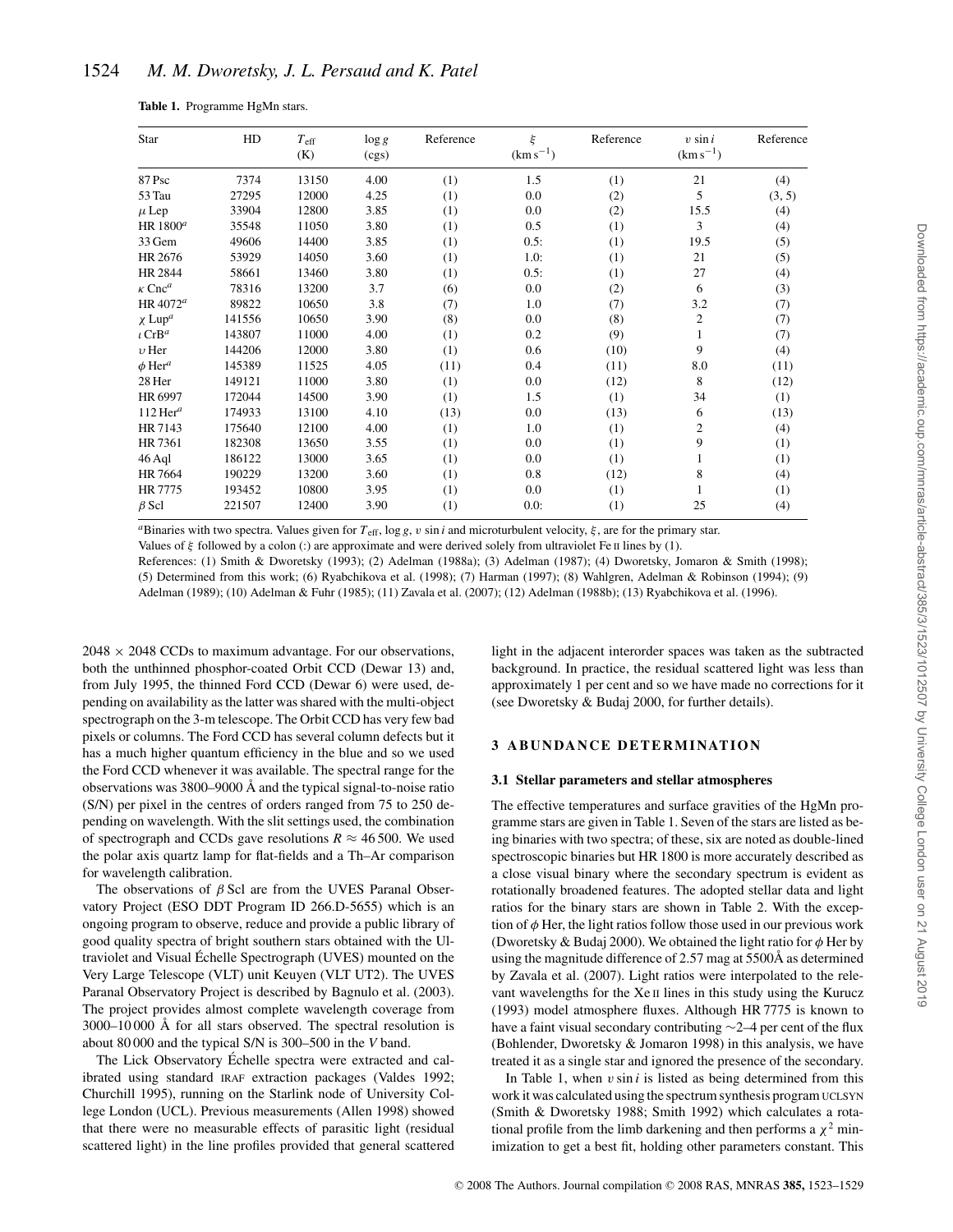**Table 2.** Binary stars: adopted stellar data and light ratios.

| Star         | λ     | $L_{\rm A}/L_{\rm B}$ | $T_{\text{effA}}$ /log g <sub>A</sub><br>(K)/(cgs) | $T_{\text{effB}}$ /log g <sub>B</sub><br>(K)/(cgs) | $L_{\rm A}/L_{\rm B}$<br>$4603 \text{ Å}$ | $L_{\rm A}/L_{\rm B}$<br>4844 Å | $L_{\rm A}/L_{\rm B}$<br>5292 Å | Ref. |
|--------------|-------|-----------------------|----------------------------------------------------|----------------------------------------------------|-------------------------------------------|---------------------------------|---------------------------------|------|
| HR 1800      | $H_p$ | 2.45                  | 11050/3.8                                          | 9500/4.0                                           | 2.44                                      | 2.63                            | 2.39                            | (1)  |
| $\kappa$ Cnc | 5480  | 11.5                  | 13200/3.7                                          | 8500/4.0                                           | 12.7                                      | 14.3                            | 11.8                            | (2)  |
| HR 4072      | 4520  | 5.45                  | 10650/3.8                                          | 8800/4.2                                           | 5.39                                      | 5.77                            | 5.17                            | (3)  |
| $\chi$ Lup   | 4520  | 3.65                  | 10650/3.9                                          | 9200/4.2                                           | 3.64                                      | 3.87                            | 3.56                            | (4)  |
| $\iota$ CrB  | 4520  | 2.70                  | 11000/4.0                                          | 9000/4.3                                           | 2.67                                      | 3.05                            | 2.56                            | (3)  |
| $\phi$ Her   | 5500  | 10.67                 | 11525/4.05                                         | 8000/4.30                                          | 12.45                                     | 12.70                           | 11.05                           | (5)  |
| $112$ Her    | 4520  | 6.20                  | 13100/4.1                                          | 8500/4.2                                           | 6.14                                      | 6.94                            | 5.70                            | (6)  |

Note: The entry for HR 1800 is the ratio quoted for the broadband  $H_p$  filter, which we assume to be the light ratio at H $\beta$ .

References: (1) ESA (1997); (2) Ryabchikova et al. (1998); (3) Harman (1997) and Jomaron, Dworetsky & Allen (1999); (4) Harman (1997), Jomaron et al. (1999) and Wahlgren et al. (1994); (5) Zavala et al. (2007); (6) Ryabchikova et al. (1996).

Table 3. Atomic data for Xe II lines.

| LS designation                                  | Wavelength<br>$\rm(\AA)$ | lower e.p.<br>(eV) | $\log gf^a$ | $10^6$ $\gamma_s/n_e$<br>$\rm (cm^3s^{-1})$ |
|-------------------------------------------------|--------------------------|--------------------|-------------|---------------------------------------------|
| $6s^2$ P $_{3/2}$ - $6p^2$ P $_{3/2}$           | 4603.03                  | 11.79              | $-0.02$     | 6.58                                        |
| $6s4$ P <sub>5/2</sub> - $6p4$ D <sub>7/2</sub> | 4844.33                  | 11.54              | 0.51        | 7.23                                        |
| $6s4$ P $5/2$ -6p <sup>4</sup> P $5/2$          | 5292.22                  | 11.54              | 0.38        | 6.46                                        |

 $a$ Values of log  $gf$  were calculated from the transition probabilities given by Zielińska et al. (2002) for  $\lambda$ 4844.33 and  $\lambda$ 5292.22 and Gigosos et al. (1994) for λ4603.03.

was done for several lines in the spectrum and then the average v sin *i* was adopted.

#### **3.2 Atomic data**

The oscillator strengths used in this analysis are given as log *g f* in Table 3. For the λ4844.33 and λ5292.22 lines, we obtained the oscillator strengths by using the transition probabilities given by Zielińska, Bratasz & Dzierżega (2002). These authors carried out a critical evaluation of experimental lifetimes in the literature and measured their own branching ratios which they used to calculate transition probabilities. They claimed uncertainties of <5 per cent for some lines. Zielińska et al. (2002) did not include the  $\lambda$ 4603.03 line in their analysis, and we obtained the oscillator strength for this line by using the transition probability given by Gigosos et al. (1994) who used a pulsed arc as a plasma source and used a method which enabled them to determine the plasma temperature and transition probabilities simultaneously from relative intensities of spectral lines. The lower level excitation potentials, also listed in Table 3, are from Ryabchikova & Smirnov (1988). The LS designations are from Di Rocco, Iriarte & Pomarico (2000).

We assumed the classical radiative damping constant  $\Gamma_R$  =  $0.2223 \times 10^{16}/\lambda^2$  s<sup>-1</sup> (where  $\lambda$  is in Å). This is a good approximation for these lines as the typical lifetime of the upper level is about 10 ns. For the Van der Waals damping, we have followed the formulation by Warner (1967). At the effective temperatures found in the HgMn stars, Van der Waals damping is expected to make only a small contribution to the line broadening because hydrogen is mostly ionized except at the coolest end of the temperature range. For Stark broadening, we used the results of Popović  $&$  Dimitrijević (1996) who calculated theoretical values for the Stark widths of Xe II lines and compared them with measured values in the literature. Examination of their paper shows that their theoretical widths are reasonably representative of the measured widths for a wide range of experimental temperatures. The variation with temperature was so small that we assumed the average theoretical value for the Stark width (which we obtained from the listed ratios of measured to theoretical values in Popović & Dimitrijević 1996) at a temperature of *T*<sub>eff</sub> ∼ 12 000 K for all the HgMn programme stars. We present the Stark widths in the form of  $\gamma_s/n_e$  as given in Table 3. We found that the most significant source of damping in our sample of HgMn stars is  $\gamma_s$  which dominates by an order of magnitude over radiative and Van der Waals damping.

## **3.3 Abundances and equivalent widths**

Determination of abundances and equivalent widths was carried out using the spectrum synthesis program UCLSYN in the local thermodynamic equilibrium (LTE) approximation. When the Xe II lines were sharp and unblended, equivalent widths were measured interactively in UCLSYN and used in the program's exact curve of growth analysis to obtain the abundance for that line. In cases where rotational blending necessitated modelling of the spectra, we determined abundances from minimized  $\chi^2$  synthetic fits of the blended line profile holding all parameters constant except the abundance of Xe. In those cases, the equivalent width we give is that modelled from these least-squares fits for the Xe lines. In most of the binaries, the lines were sufficiently unblended to allow an equivalent width to be measured and an exact curve of growth analysis to be used. Some examples are presented in Figs 1 and 2.

Of the three Xe<sub>II</sub> lines used,  $\lambda$ 4603.03 was the weakest, but it was generally detectable without any difficulty. Fig. 3 illustrates this line in the spectrum of HR 7664, where the nearest line is of very overabundant P II.

## **RESULTS**

The Xe II equivalent widths and abundances for the HgMn stars are given in Table 4. Xenon was detected in 21 out of 22 HgMn stars in the sample ( $\phi$  Her being the only exception). This is a somewhat surprising result given the paucity of previous detections in the literature. The cosmic abundance of xenon from Asplund, Grevesse & Sauval (2005) is 2.27 on the scale where log *A* (H) = 12.00. The lower limit for detection in our sample is of the order of  $log A$  (Xe) = 5.2 depending on effective temperature and v sin *i*. In all the HgMn stars where xenon was detected in this work, the mean Xe II abundance (Table 4) is much greater than the cosmic abundance of xenon.

In Fig. 4, the mean xenon abundances are plotted as a function of  $T_{\text{eff}}$ . There is a weak correlation but it is not significant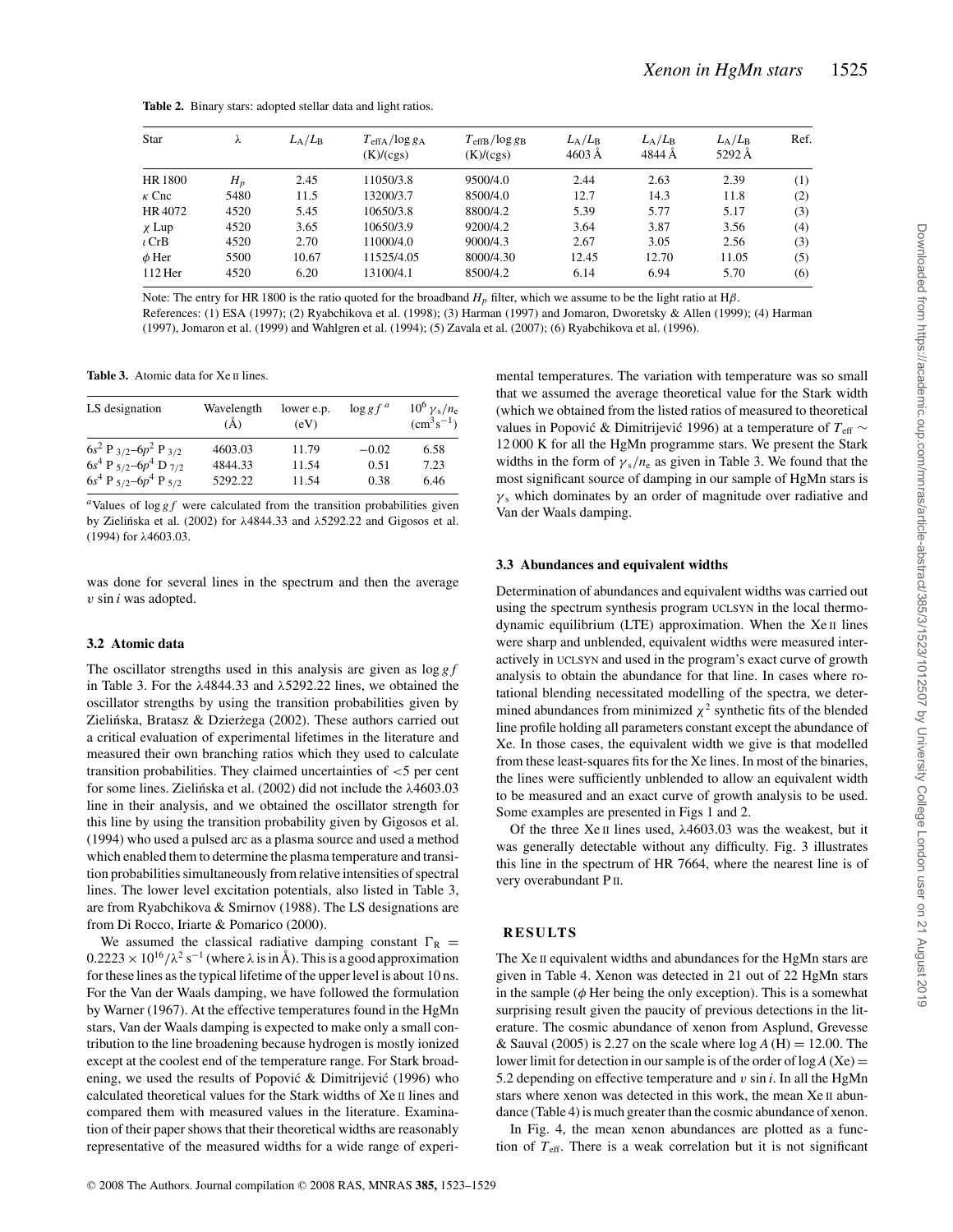Kappa Cnc Xe II 5292 A



Figure 1. Xe Πλ5292.22 in κ Cnc. The histogram represents the observed spectrum. Solid line is synthesis from UCLSYN. The wavelength shift is due to the synthesis including Doppler shifts in both components of the binary. Figures in brackets following line identifications are the observed equivalent widths in mÅ. Note that we did not attempt to identify all the weak lines in this spectrum.



**Figure 2.** Xe II  $\lambda$ 5292.22 in 33 Gem. The higher rotational velocity (v sin  $i = 19.5$  km s<sup>-1</sup>) creates some problems with blends and therefore synthesis of the spectrum is used to fit the blends.

 $(r = 0.35 \pm 0.24)$ . We found no significant correlation with surface gravity or v sin *i*.

We examined available spectra of normal late B stars in the Smith & Dworetsky (1993) list and searched for any lines at positions of the Xe II lines. As expected, we found no sign of any absorption features corresponding to Xe II in the normal late B stars.

At this stage, no calculations of the NLTE effects for Xe II have been attempted, and it is quite possible that this may modify the results presented here. However, a vast overabundance of xenon in nearly all HgMn stars seems an inescapable conclusion from this work.

## **5 ERROR ANALYSIS**

The errors quoted on the mean abundances in Table 4 are formal standard errors on the mean, weighted where appropriate. As the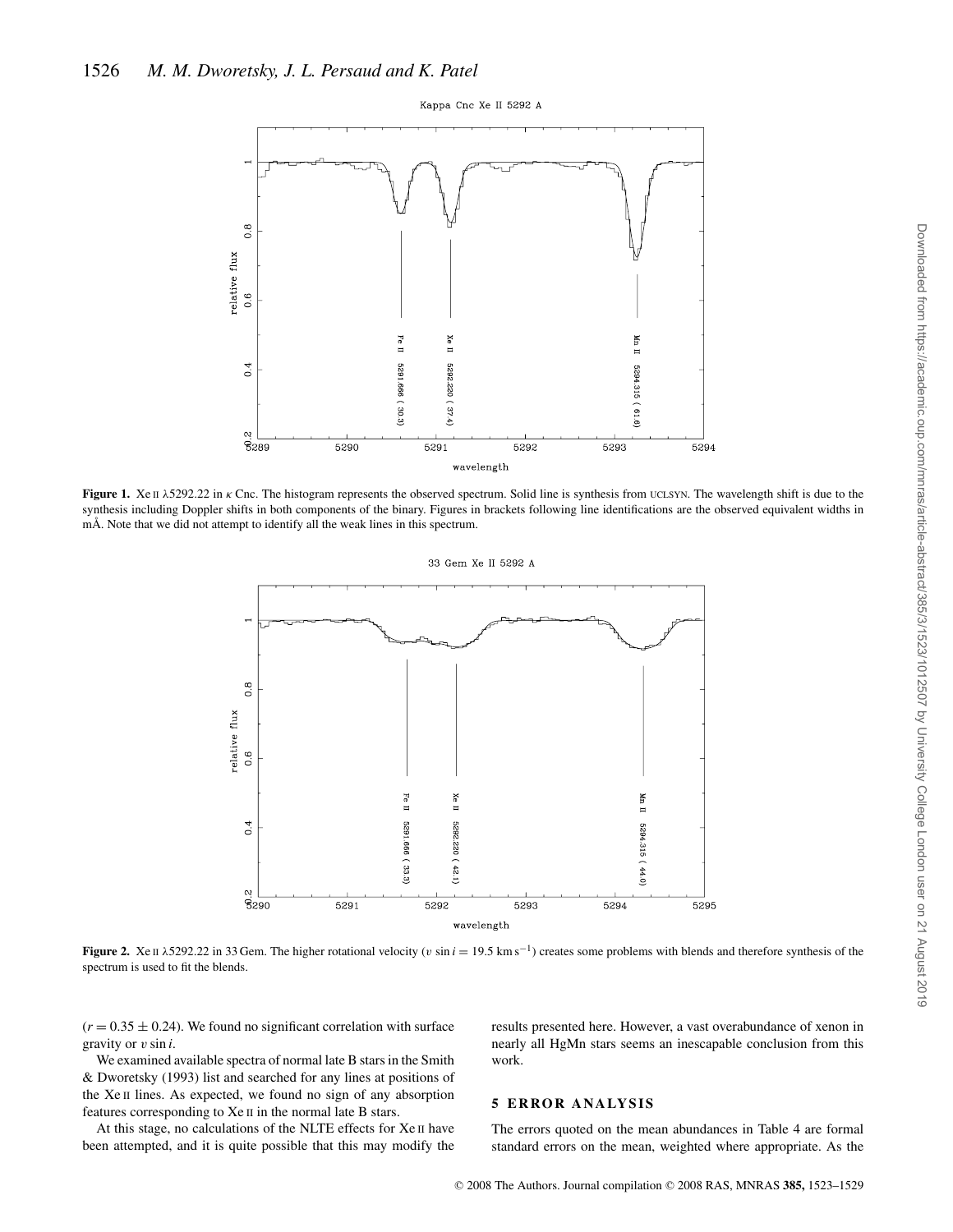



**Figure 3.** Xe II λ4603.03 in HR 7664. Gaps in the observed spectrum indicate where cosmic rays or bad columns have been removed.

| Xe II Line                | $\lambda$ 4603.03 |                      | λ4844.33      |             | λ5292.22          |                  | Mean                 |  |
|---------------------------|-------------------|----------------------|---------------|-------------|-------------------|------------------|----------------------|--|
| Star                      | $W_{\lambda}$     | log A                | $W_{\lambda}$ | log A       | $W_{\lambda}$     | log A            | log A                |  |
| 87 Psc                    | $\leq 2.6$        | $\leq 5.44$          | 4.5:          | 5.32:       | 4.8:              | 5.38:            | $5.35: \pm 0.03$     |  |
| 53 Tau                    | $\leq 2.0$        | $\leq 5.59$          | 3.1:          | 5.60:       | 3.3:              | 5.57:            | $5.59: \pm 0.02$     |  |
| $\mu$ Lep                 | 10.1              | 6.26                 | 25.3          | 6.78        | 26.2              | 6.85             | $6.63 \pm 0.19$      |  |
| HR $1800^a$               | 4.3               | 6.25                 | 5.4           | 6.14        | 3.3               | 5.82             | $6.07 \pm 0.13$      |  |
| 33 Gem                    | $34.2:^{\dagger}$ | $7.24:^{\dagger}$    | 38.5          | 6.98        | $42.1^{\dagger}$  | $7.16^{\dagger}$ | $7.10 \pm 0.07^{**}$ |  |
| HR 2676                   | $\leqslant$ 1.7   | $\leq 5.04$          | 11.2          | 5.53        | 5:1               | $5.39:$ †        | 5.53:                |  |
| HR 2844                   | 7.7:              | 5.94:                | 29.9          | 6.76        | $20.4:^{\dagger}$ | $6.36^{+}$       | $6.46 \pm 0.20**$    |  |
| $\kappa$ Cnc <sup>a</sup> | 20.8              | 6.88                 | 36.1          | 7.19        | 37.4              | 7.32             | $7.13 \pm 0.13$      |  |
| HR $4072^a$               | 3.9               | 6.17                 | 6.6           | 6.29        | 4.9               | 6.06             | $6.17 \pm 0.07$      |  |
| $\chi$ Lup <sup>a</sup>   | 3.6               | 6.25                 | 5.7           | 6.38        | 4.5               | 6.15             | $6.26 \pm 0.07$      |  |
| $\iota$ CrB <sup>a</sup>  | $\ast$            | $\ast$               | 4.5           | 6.18        | 5.3               | 6.24             | $6.21 \pm 0.03$      |  |
| $v$ Her                   | $2.9:*$           | $5.60**$             | 8.9           | 5.94        | 7.5               | 5.85             | $5.84 \pm 0.07^{**}$ |  |
| $\phi$ Her <sup>a</sup>   | $\leq 1.2$        | $\leq 5.39$          | $\leq 1.2$    | $\leq 5.16$ | $\leqslant$ 1.2   | $≤5.11$          | $\leq 5.22 \pm 0.09$ |  |
| 28 Her                    | $2.8:^{\dagger}$  | $5.81:$ <sup>†</sup> | 6.8:          | 6.11:       | 5.9               | 6.00             | $5.98 \pm 0.05***$   |  |
| HR 6997                   | 24.6              | 6.62                 | 41.8          | 6.78        | 45.2              | 6.93             | $6.78 \pm 0.09$      |  |
| $112$ Her <sup>a</sup>    | 10.0              | 6.40                 | 22.1          | 6.84        | 20.9              | 6.78             | $6.67 \pm 0.14$      |  |
| HR 7143                   | 4.0               | 5.82                 | 10.8          | 6.15        | 9.1               | 6.01             | $5.99 \pm 0.10$      |  |
| HR 7361                   | 21.6              | 6.71                 | 35.4          | 6.93        | 41.1              | 7.24             | $6.96 \pm 0.15$      |  |
| 46 Aql                    | $6.6**$           | $5.86**$             | 15.5          | 6.08        | 17.7:             | 6.29:            | $6.08 \pm 0.08***$   |  |
| HR 7664                   | 7.6               | 5.88                 | 18.8          | 6.11        | 17.2              | 6.12             | $6.04 \pm 0.08$      |  |
| HR 7775                   | $4.2:^{\dagger}$  | $6.17:^{\dagger}$    | 5.7           | 6.19        | 6.5               | 6.20             | $6.19 \pm 0.01***$   |  |
| $\beta$ Scl               | 9.0               | 6.26                 | 16.1          | 6.42        | $19.2^{\dagger}$  | $6.61^{\dagger}$ | $6.43 \pm 0.10$      |  |

**Table 4.** Xe II equivalent widths (mÅ) and abundances for HgMn programme stars, where  $log A(H) = 12.00$ .

*a*Double-lined spectroscopic binary (visual binary in the case of HR 1800) with observed  $W_{\lambda}$ ; abundance takes secondary dilution into account.

Notation '∗' means bad column or cosmic ray hit.

Notation ':' means approximate.

Notation'†' means that the line was blended.

Notation'∗∗' indicates that approximate values are given half-weight in the calculation of the mean log *A*. In such cases, the error quoted is the error on the weighted mean.

Note that, except for φ Her, upper limits are not included when calculating the mean log *A*.

calculation of such errors involves small number statistics, these formal errors are not especially reliable. We also considered the errors due to uncertainties in the atmospheric parameters or observational data. To address this, we have examined the effect on the abundances of uncertainties in  $T_{\text{eff}}$ , log *g*, microturbulent velocity, Stark broadening and equivalent width, by varying these parameters one at a time whilst holding all other parameters constant. This was done for HR 7143, one of the weaker-lined stars in our sample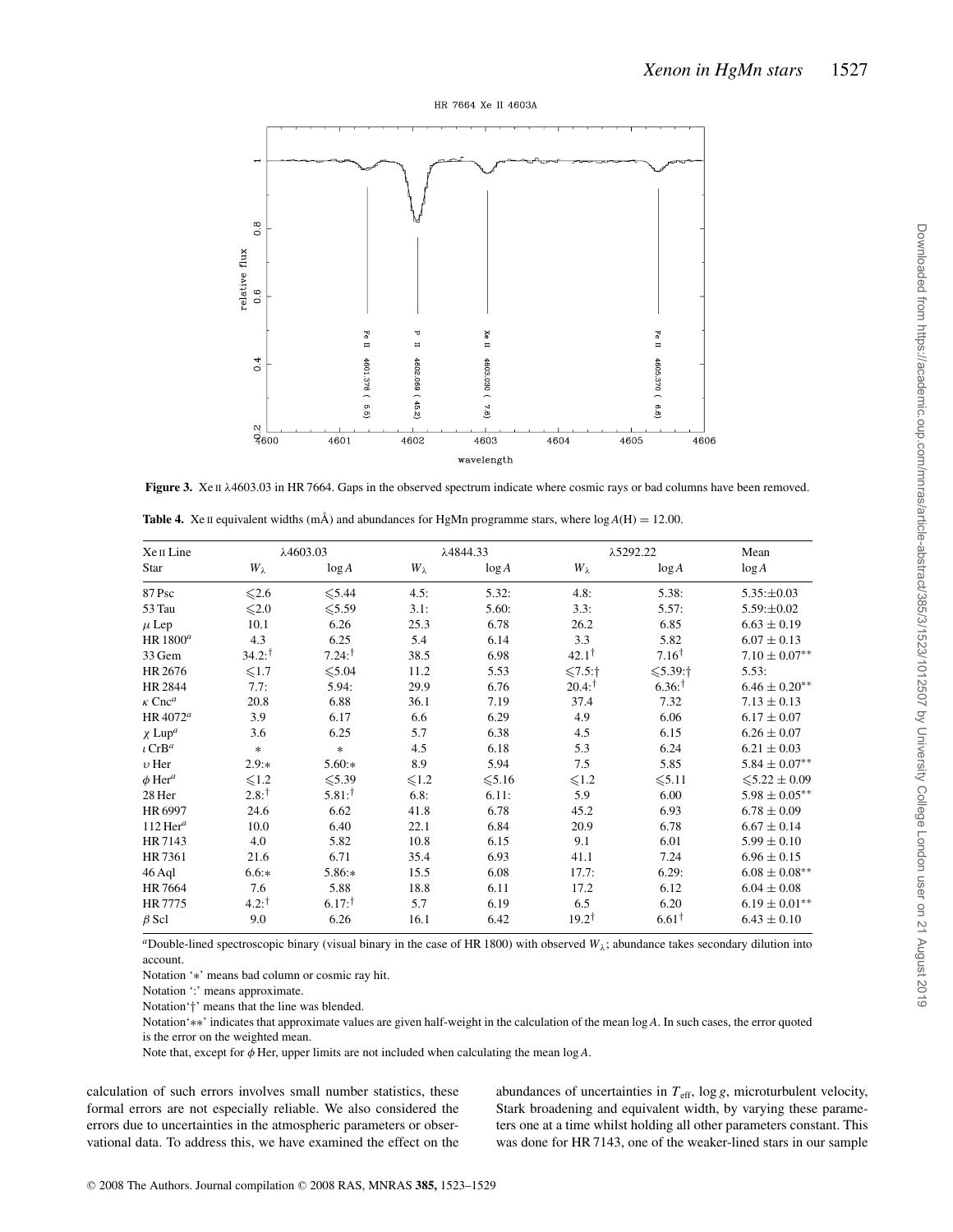

**Figure 4.** Mean xenon abundances as a function of  $T_{\text{eff}}$  in the HgMn programme stars. Arrow indicates upper limit. Solar  $log A (Xe) = 2.27$ .

and HR 7361 which is one of the strong-lined stars in our sample. The adopted uncertainties in the parameters were:  $\pm 250$  K for  $T_{\text{eff}}$ ;  $\pm 0.10$  dex for log *g*;  $\pm 0.5$  km s<sup>-1</sup> for microturbulent velocity and  $\pm$ 50 per cent for  $\gamma_s/n_e$ . In a star that rotates more rapidly, the noise will affect more pixels than it would over a narrower line; therefore, we have adopted an error in equivalent width of  $\pm 2$  mÅ for HR 7361 and  $\pm 1$  mÅ for HR 7143. The results of this error analysis are shown in Table 5 where we list the absolute values of the errors in log *A*. Some of the errors were slightly asymmetric and in such cases the mean absolute error in abundance is given. The errors were added in quadrature to derive the total error given in the last column of Table 5.

#### **6 DISCUSSION**

#### **6.1 The xenon enhancement in HgMn stars**

Xenon (Xe II) is yet another of the spectra originally omitted from the revised multiplet tables by Moore (1945) as 'not of astrophysical interest' yet subsequently found in the HgMn stars and other CP types (e.g. Ga II, Kr II, Pt II, Au II, Hg II, Ti II and Bi II have also been identified in stars).

The xenon enhancement in HgMn stars rivals that of other rare elements such as Hg (Smith 1997; Woolf & Lambert 1999) with many of the stars having Xe enhancement of the order of 40–50 000. Such a large enhancement of abundance implies a strong upwards radiative acceleration on Xe over a wide range of  $T_{\text{eff}}$  and log *g*, and it will be interesting to see if this prediction is confirmed by future calculations, and to see whether Xe is expected to be stratified in a thin layer. Radiative diffusion processes must be dredging up xenon from deep inside the stellar envelope to get an enhancement of this size. As can be seen in Fig. 4, the enhancements found in the cooler HgMn stars clustered around 11 000 K are all very similar at about 3.9 dex. At higher  $T_{\text{eff}}$ , the enhancements show much more scatter, which is not an artefact of the measurement uncertainties but must be a real effect. The one star with an upper limit only,  $\phi$  Her, could itself have a considerable enhancement of Xe but yet be below the limit of detectability in this work.

We looked at what we feel are the 10 best-observed stars in Table 4 to see if there were any systematic differences in results from the lines used. The mean difference between log *A* derived from λ4844 and  $\lambda$ 5292 is 0.03  $\pm$  0.06 dex, so these two lines give results that agree very well. The mean difference between abundances from  $\lambda$ 4603 and the average of the other two lines is  $-0.22 \pm 0.08$  dex, which seems obviously significant. The most likely explanation is an error in one or more of the adopted oscillator strengths. However, this does not affect any of the essential conclusions in this work.

The rarity of Xe II identifications in previous work is explicable by the relative weakness of its lines in the photographic blue region, where many observations were done only below 4600 Å. It is easy to understand why the lines might be overlooked in some earlier work of this sort – and in at least one case, a strong line of another element masks the presence of a Xe II line, as discussed below.

#### **6.2 A comment on strontium abundances**

In the course of an investigation of strontium abundances in HgMn stars (Dworetsky, Dyer & Persaud 2008), it was noted that SrII λ4215.519 apparently persisted even when Sr II λ4077.714 was completely undetectable. An example of this is seen in the Sr<sub>II</sub> results of Ryabchikova et al. (1996), where λ4215.519 has a measured equivalent width of 6.5 mÅ in 112 Her. We also found a similar strength for this line, but a wavelength slightly shifted. We were unable to detect Sr π λ4077.714 at all (≤0.6 mÅ), nor did Ryabchikova et al. (1996) report seeing this line.

The solution to this anomaly is our identification of a blend of Sr II with Xe II λ4215.60 (Hansen & Persson 1987), which has an estimated strength of 4 mÅ in 112 Her from the abundance in Table 4 and an astrophysical log *g f* of −1.06, based on the Lick observations of the ultrasharp-lined, Sr-deficient, 'mild' HgMn star 46 Aql (Cowley 1980; Smith & Dworetsky 1993). The remaining strength of this feature in 112 Her is probably due to weak lines of Mn II and Cr II. Strontium is at least 1.0 dex below solar abundance in both 46 Aql and 112 Her.

#### **ACKNOWLEDGMENTS**

The authors are grateful for the assistance of 2006 MSc project student Mr. Alex Dyer and his detective work on the lines of strontium.

**Table 5.** Typical absolute abundance errors resulting from uncertainties in parameters or observational data.

| $Xe \Pi$ Line     | Star    | Error in log abundance for:              |                                |                                           |                                         |                      |      |
|-------------------|---------|------------------------------------------|--------------------------------|-------------------------------------------|-----------------------------------------|----------------------|------|
|                   |         | $\Delta T_{\rm eff} = \pm 250 \text{ K}$ | $\Delta \log g = \pm 0.10$ dex | $\Delta \xi = \pm 0.5$ km s <sup>-1</sup> | $\Delta \gamma_s/n_e = \pm 50$ per cent | $\Delta W_{\lambda}$ |      |
| $\lambda$ 4603.03 | HR 7143 | 0.04                                     | 0.04                           | 0.02                                      | 0.00                                    | 0.14                 | 0.15 |
|                   | HR 7361 | 0.04                                     | 0.03                           | 0.04                                      | 0.02                                    | 0.10                 | 0.12 |
| λ4844.33          | HR 7143 | 0.08                                     | 0.07                           | 0.05                                      | 0.01                                    | 0.07                 | 0.14 |
|                   | HR 7361 | 0.04                                     | 0.04                           | 0.07                                      | 0.07                                    | 0.08                 | 0.14 |
| λ5292.22          | HR 7143 | 0.06                                     | 0.04                           | 0.04                                      | 0.01                                    | 0.08                 | 0.12 |
|                   | HR 7361 | 0.04                                     | 0.02                           | 0.07                                      | 0.09                                    | 0.08                 | 0.15 |

For HR 7143 ( $T_{\text{eff}} = 12100 \text{ K}$ ), we adopted the estimate  $\Delta W_{\lambda} = \pm 1 \text{ mA}$ ; for HR 7361 ( $T_{\text{eff}} = 13650 \text{ K}$ ),  $\Delta W_{\lambda} = \pm 2 \text{ mA}$ .